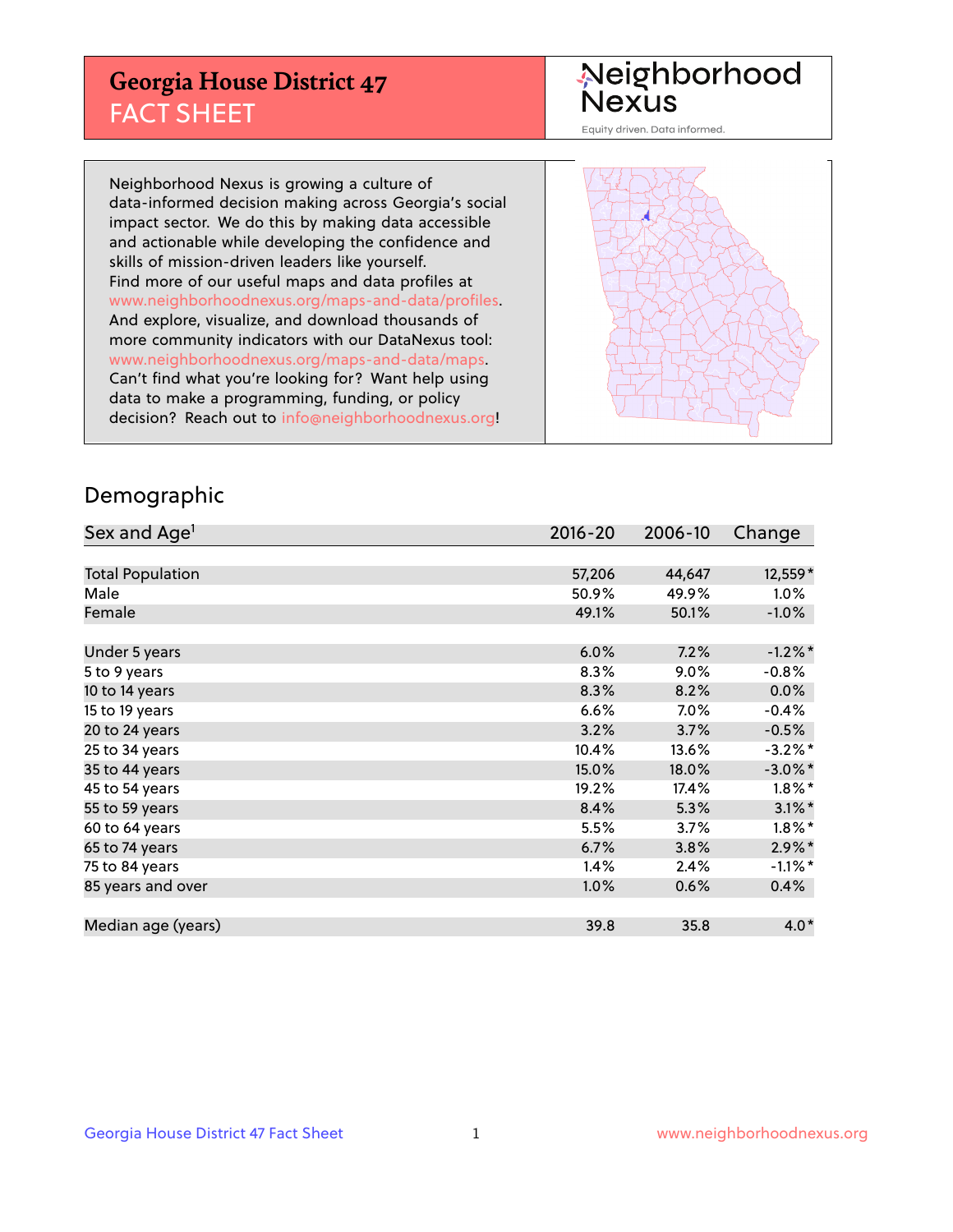## Demographic, continued...

| Race <sup>2</sup>                                            | $2016 - 20$ | 2006-10 | Change      |
|--------------------------------------------------------------|-------------|---------|-------------|
| Total population                                             | 57,206      | 44,647  | 12,559*     |
| One race                                                     | 96.4%       | 98.6%   | $-2.2%$ *   |
| White                                                        | 68.2%       | 79.2%   | $-11.0\%$ * |
| <b>Black or African American</b>                             | 11.6%       | 8.8%    | $2.8\%$ *   |
| American Indian and Alaska Native                            | 0.0%        | 0.0%    | 0.0%        |
| Asian                                                        | 15.6%       | 9.0%    | $6.7%$ *    |
| Native Hawaiian and Other Pacific Islander                   | 0.1%        | 0.0%    | 0.1%        |
| Some other race                                              | 0.9%        | 1.6%    | $-0.7%$     |
| Two or more races                                            | 3.6%        | 1.4%    | $2.2\%$ *   |
| Race alone or in combination with other race(s) <sup>3</sup> | $2016 - 20$ | 2006-10 | Change      |
|                                                              |             |         |             |
| Total population                                             | 57,206      | 44,647  | 12,559*     |
| White                                                        | 71.5%       | 80.1%   | $-8.6\%$ *  |
| <b>Black or African American</b>                             | 13.1%       | 9.5%    | $3.6\%$ *   |
| American Indian and Alaska Native                            | 0.3%        | 0.2%    | 0.0%        |
| Asian                                                        | 16.1%       | 9.7%    | $6.5%$ *    |
| Native Hawaiian and Other Pacific Islander                   | 0.3%        | 0.1%    | 0.3%        |
| Some other race                                              | 2.4%        | 1.9%    | 0.5%        |
|                                                              |             |         |             |
| Hispanic or Latino and Race <sup>4</sup>                     | $2016 - 20$ | 2006-10 | Change      |
| Total population                                             | 57,206      | 44,647  | 12,559*     |
| Hispanic or Latino (of any race)                             | 6.9%        | 6.1%    | 0.7%        |
| Not Hispanic or Latino                                       | 93.1%       | 93.9%   | $-0.7%$     |
| White alone                                                  | 63.9%       | 74.4%   | $-10.5%$ *  |
| Black or African American alone                              | 11.2%       | 8.8%    | $2.4\%$ *   |
| American Indian and Alaska Native alone                      | 0.0%        | 0.0%    | 0.0%        |
| Asian alone                                                  | 15.5%       | 9.0%    | $6.6\%$ *   |
| Native Hawaiian and Other Pacific Islander alone             | 0.1%        | 0.0%    | 0.1%        |
| Some other race alone                                        | 0.5%        | 0.5%    | 0.1%        |
| Two or more races                                            | 1.9%        | 1.2%    | $0.7\%$ *   |
| U.S. Citizenship Status <sup>5</sup>                         | $2016 - 20$ | 2006-10 | Change      |
|                                                              |             |         |             |
| Foreign-born population                                      | 10,944      | 7,006   | 3,939*      |
| Naturalized U.S. citizen                                     | 39.7%       | 35.0%   | 4.7%        |
| Not a U.S. citizen                                           | 60.3%       | 65.0%   | $-4.7%$     |
|                                                              |             |         |             |
| Citizen, Voting Age Population <sup>6</sup>                  | $2016 - 20$ | 2006-10 | Change      |
| Citizen, 18 and over population                              | 36,014      | 27,351  | 8,663*      |
| Male                                                         | 47.9%       | 47.8%   | 0.1%        |
| Female                                                       | 52.1%       | 52.2%   | $-0.1%$     |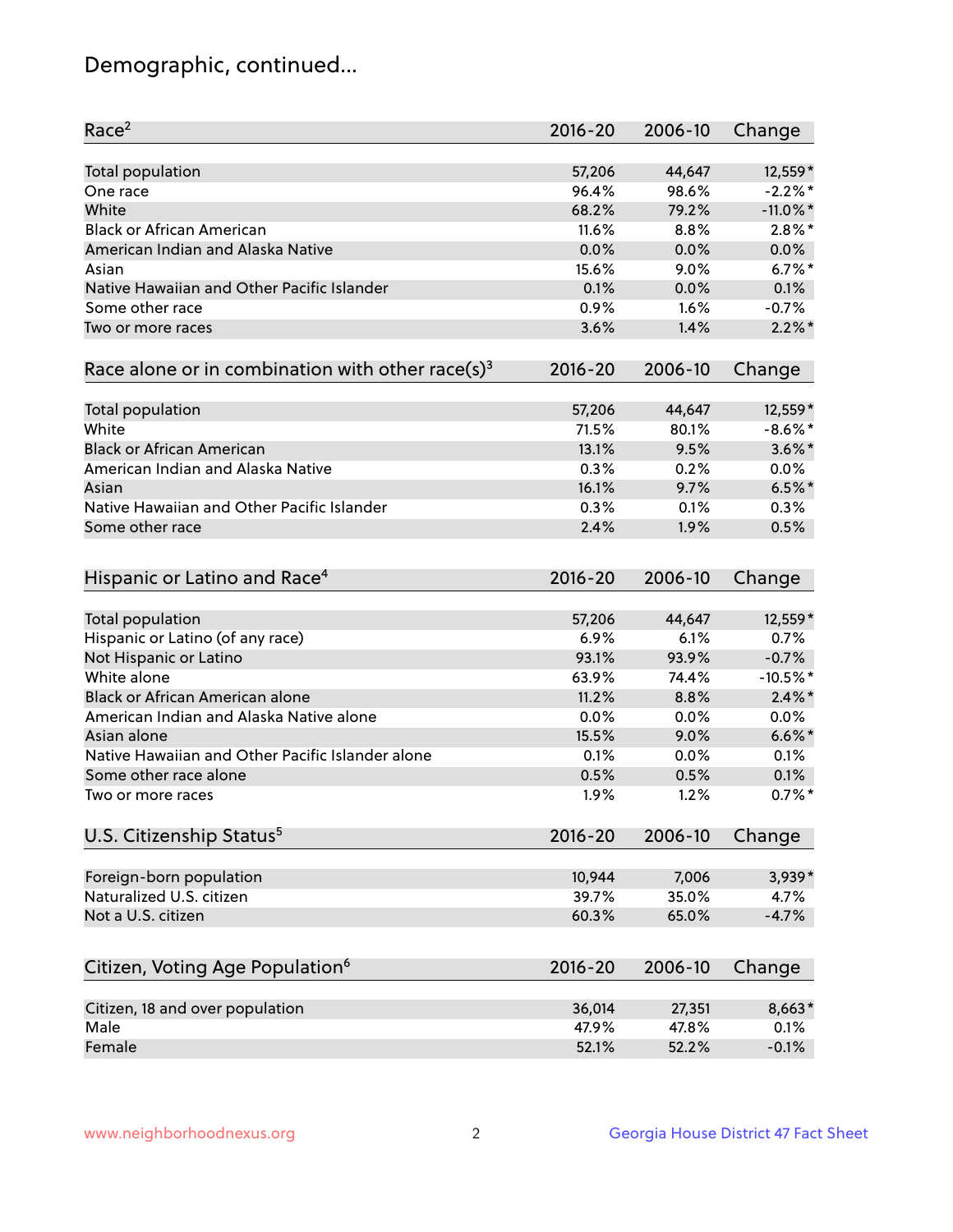#### Economic

| Income <sup>7</sup>                                 | $2016 - 20$ | 2006-10 | Change     |
|-----------------------------------------------------|-------------|---------|------------|
|                                                     |             |         |            |
| All households                                      | 20,920      | 16,237  | 4,683*     |
| Less than \$10,000                                  | 3.7%        | 2.3%    | $1.5\%$ *  |
| \$10,000 to \$14,999                                | 1.3%        | 1.5%    | $-0.2%$    |
| \$15,000 to \$24,999                                | 3.1%        | 4.4%    | $-1.4%$    |
| \$25,000 to \$34,999                                | 2.4%        | 4.3%    | $-1.9%$ *  |
| \$35,000 to \$49,999                                | 7.0%        | 8.6%    | $-1.6%$    |
| \$50,000 to \$74,999                                | 9.9%        | 16.1%   | $-6.3%$ *  |
| \$75,000 to \$99,999                                | 12.4%       | 12.3%   | 0.1%       |
| \$100,000 to \$149,999                              | 16.7%       | 19.6%   | $-2.9%$    |
| \$150,000 to \$199,999                              | 14.4%       | 11.8%   | $2.7\%$ *  |
| \$200,000 or more                                   | 29.0%       | 19.0%   | 10.0%*     |
| Median household income (dollars)                   | 123,536     | 100,859 | 22,678*    |
| Mean household income (dollars)                     | 182,001     | 134,389 | 47,611*    |
| With earnings                                       | 89.6%       | 91.7%   | $-2.1\%$ * |
| Mean earnings (dollars)                             | 176,268     | 132,202 | 44,066*    |
| <b>With Social Security</b>                         | 16.0%       | 12.6%   | $3.5%$ *   |
| Mean Social Security income (dollars)               | 23,117      | 18,001  | $5,116*$   |
| With retirement income                              | 14.1%       | 9.8%    | 4.3%*      |
| Mean retirement income (dollars)                    | 30,165      | 28,579  | 1,586      |
| With Supplemental Security Income                   | 0.8%        | 0.8%    | 0.0%       |
| Mean Supplemental Security Income (dollars)         | 2,334       | 12,375  | $-10,041$  |
| With cash public assistance income                  | 0.5%        | 1.0%    | $-0.5%$    |
| Mean cash public assistance income (dollars)        | $\mathbf 0$ | 3,677   | $-3,677$   |
| With Food Stamp/SNAP benefits in the past 12 months | 1.2%        | 0.9%    | 0.3%       |
|                                                     |             |         |            |
| Families                                            | 15,767      | 12,232  | 3,535*     |
| Less than \$10,000                                  | 1.7%        | 1.6%    | 0.1%       |
| \$10,000 to \$14,999                                | 1.2%        | 1.4%    | $-0.2%$    |
| \$15,000 to \$24,999                                | 3.1%        | 3.0%    | 0.0%       |
| \$25,000 to \$34,999                                | 1.5%        | 3.7%    | $-2.1%$    |
| \$35,000 to \$49,999                                | 3.6%        | 5.1%    | $-1.4%$    |
| \$50,000 to \$74,999                                | 8.7%        | 13.4%   | $-4.8\%$ * |
| \$75,000 to \$99,999                                | 10.3%       | 12.9%   | $-2.6%$    |
| \$100,000 to \$149,999                              | 17.3%       | 20.7%   | $-3.4%$    |
| \$150,000 to \$199,999                              | 16.6%       | 14.6%   | 2.0%       |
| \$200,000 or more                                   | 36.1%       | 23.6%   | 12.4%*     |
| Median family income (dollars)                      | 158,012     | 119,492 | 38,521*    |
| Mean family income (dollars)                        | 211,482     | 153,737 | 57,744*    |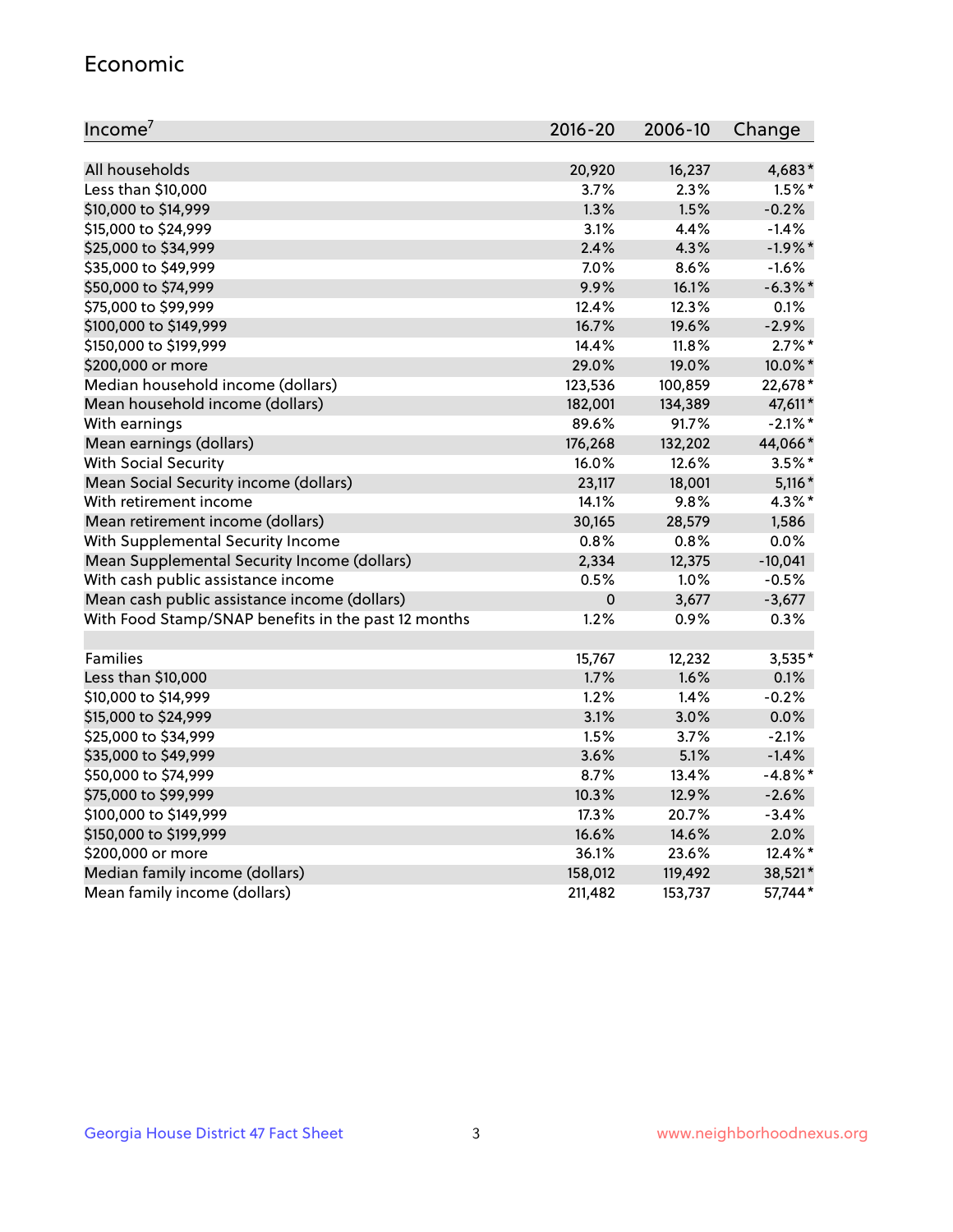## Economic, continued...

| Income, continued <sup>8</sup>                           | 2016-20 | 2006-10 | Change    |
|----------------------------------------------------------|---------|---------|-----------|
|                                                          |         |         |           |
| Nonfamily households                                     | 5,153   | 4,005   | $1,148*$  |
| Median nonfamily income (dollars)                        | 70,147  | 58,366  | 11,782*   |
| Mean nonfamily income (dollars)                          | 87,663  | 73,513  | 14,150*   |
|                                                          |         |         |           |
| Median earnings for workers (dollars)                    | 65,000  | 53,619  | $11,381*$ |
| Median earnings for male full-time, year-round workers   | 98,410  | 93,946  | 4,463     |
| (dollars)                                                |         |         |           |
| Median earnings for female full-time, year-round workers | 68,837  | 52,280  | 16,557*   |
| (dollars)                                                |         |         |           |
|                                                          |         |         |           |
| Per capita income (dollars)                              | 67,131  | 49,480  | 17,651*   |
|                                                          |         |         |           |
|                                                          | 2016-20 | 2006-10 |           |
| Families and People Below Poverty Level <sup>9</sup>     |         |         | Change    |
| <b>All families</b>                                      | 4.0%    | 4.7%    | $-0.8%$   |
| With related children under 18 years                     | 3.6%    | 6.5%    | $-2.9%$   |
| With related children under 5 years only                 | 6.1%    | 9.1%    | $-3.0%$   |
| Married couple families                                  | 3.0%    | 2.2%    | 0.8%      |
| With related children under 18 years                     | 1.6%    | 2.8%    | $-1.2%$   |
| With related children under 5 years only                 | 6.3%    | 4.6%    | 1.7%      |
| Families with female householder, no husband present     | 7.1%    | 27.0%   | $-19.9%$  |
| With related children under 18 years                     | 8.6%    | 31.5%   | $-22.9%$  |
|                                                          | 0.0%    | 32.2%   | $-32.2%$  |
| With related children under 5 years only                 |         |         |           |
| All people                                               | 4.4%    | 4.9%    | $-0.5%$   |
| Under 18 years                                           | 4.3%    | 6.2%    | $-1.9%$   |
| Related children under 18 years                          | 4.3%    | 6.0%    | $-1.7%$   |
| Related children under 5 years                           | 6.8%    | 8.0%    | $-1.2%$   |
| Related children 5 to 17 years                           | 3.6%    | 5.4%    | $-1.8%$   |
| 18 years and over                                        | 4.5%    | 4.4%    | 0.0%      |
| 18 to 64 years                                           | 4.3%    | 4.5%    | $-0.2%$   |
| 65 years and over                                        | 5.7%    | 3.5%    | 2.2%      |
| People in families                                       | 3.5%    | 4.5%    | $-1.0%$   |
| Unrelated individuals 15 years and over                  | 11.5%   | 8.3%    | 3.2%      |
|                                                          |         |         |           |
| Non-Hispanic white people                                | 3.6%    | 2.8%    | 0.8%      |
| Black or African-American people                         | 4.9%    | 16.0%   | $-11.1%$  |
| Asian people                                             | 4.9%    | 7.1%    | $-2.3%$   |
| Hispanic or Latino people                                | 12.1%   | 9.5%    | 2.6%      |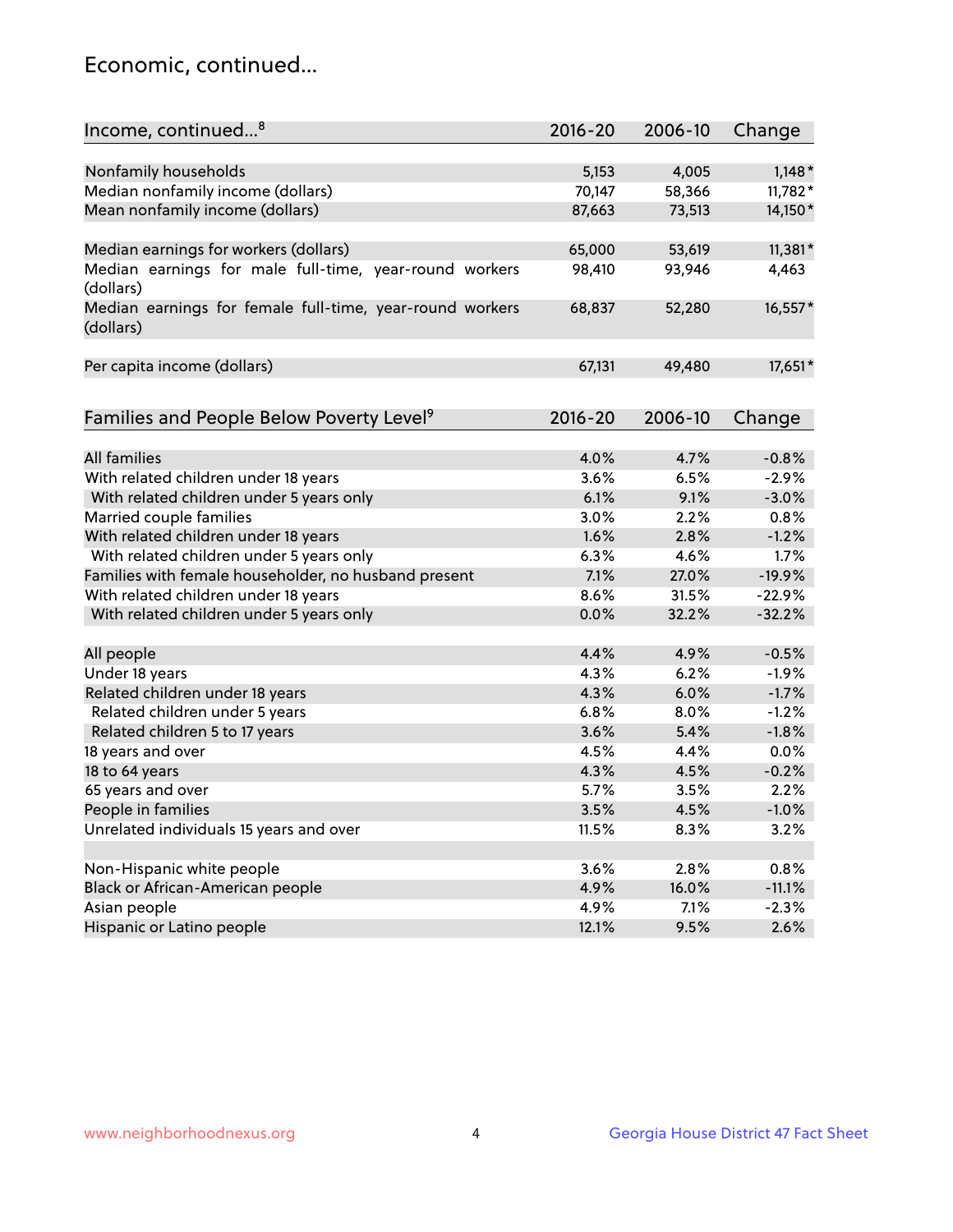## Employment

| Employment Status <sup>10</sup>                                                               | $2016 - 20$ | 2006-10 | Change     |
|-----------------------------------------------------------------------------------------------|-------------|---------|------------|
|                                                                                               |             |         |            |
| Population 16 years and over                                                                  | 43,337      | 32,851  | 10,486*    |
| In labor force                                                                                | 71.8%       | 72.2%   | $-0.4%$    |
| Civilian labor force                                                                          | 71.7%       | 72.2%   | $-0.5%$    |
| Employed                                                                                      | 68.9%       | 68.7%   | 0.2%       |
| Unemployed                                                                                    | 2.8%        | 3.5%    | $-0.7%$    |
| <b>Armed Forces</b>                                                                           | 0.0%        | 0.0%    | 0.0%       |
| Not in labor force                                                                            | 28.2%       | 27.8%   | 0.4%       |
|                                                                                               |             |         |            |
| Civilian labor force                                                                          | 31,090      | 23,717  | 7,373*     |
| <b>Unemployment Rate</b>                                                                      | 4.0%        | 4.9%    | $-0.9%$    |
| Females 16 years and over                                                                     | 21,994      | 16,911  | $5,083*$   |
| In labor force                                                                                | 62.0%       | 61.3%   | 0.7%       |
| Civilian labor force                                                                          | 62.0%       | 61.3%   | 0.7%       |
| Employed                                                                                      | 59.3%       | 58.3%   | 0.9%       |
|                                                                                               |             |         |            |
| Own children of the householder under 6 years                                                 | 4,125       | 3,975   | 150        |
| All parents in family in labor force                                                          | 54.1%       | 52.4%   | 1.7%       |
|                                                                                               |             |         |            |
| Own children of the householder 6 to 17 years                                                 | 11,401      | 9,071   | 2,330*     |
| All parents in family in labor force                                                          | 63.7%       | 56.0%   | 7.7%       |
|                                                                                               |             |         |            |
| Industry <sup>11</sup>                                                                        | $2016 - 20$ | 2006-10 | Change     |
|                                                                                               |             |         |            |
| Civilian employed population 16 years and over                                                | 29,861      | 22,560  | 7,300*     |
| Agriculture, forestry, fishing and hunting, and mining                                        | 0.1%        | 0.3%    | $-0.2%$    |
| Construction                                                                                  | 2.5%        | 5.1%    | $-2.6\%$ * |
| Manufacturing                                                                                 | 7.7%        | 8.6%    | $-0.9%$    |
| Wholesale trade                                                                               | 5.3%        | 5.0%    | 0.3%       |
| Retail trade                                                                                  | 10.5%       | 8.9%    | 1.6%       |
| Transportation and warehousing, and utilities                                                 | 4.0%        | 4.8%    | $-0.8%$    |
| Information                                                                                   | 5.4%        | 7.2%    | $-1.8%$    |
| Finance and insurance, and real estate and rental and leasing                                 | 12.6%       | 12.1%   | 0.6%       |
| Professional, scientific, and management, and administrative<br>and waste management services | 22.6%       | 20.7%   | $1.9\%$    |
| Educational services, and health care and social assistance                                   | 16.7%       | 15.6%   | 1.0%       |
| Arts, entertainment, and recreation, and accommodation and                                    | 7.2%        | 6.3%    | 1.0%       |
| food services                                                                                 |             |         |            |
| Other services, except public administration                                                  | 3.6%        | 3.5%    | 0.1%       |
| Public administration                                                                         | 1.7%        | 1.9%    | $-0.2%$    |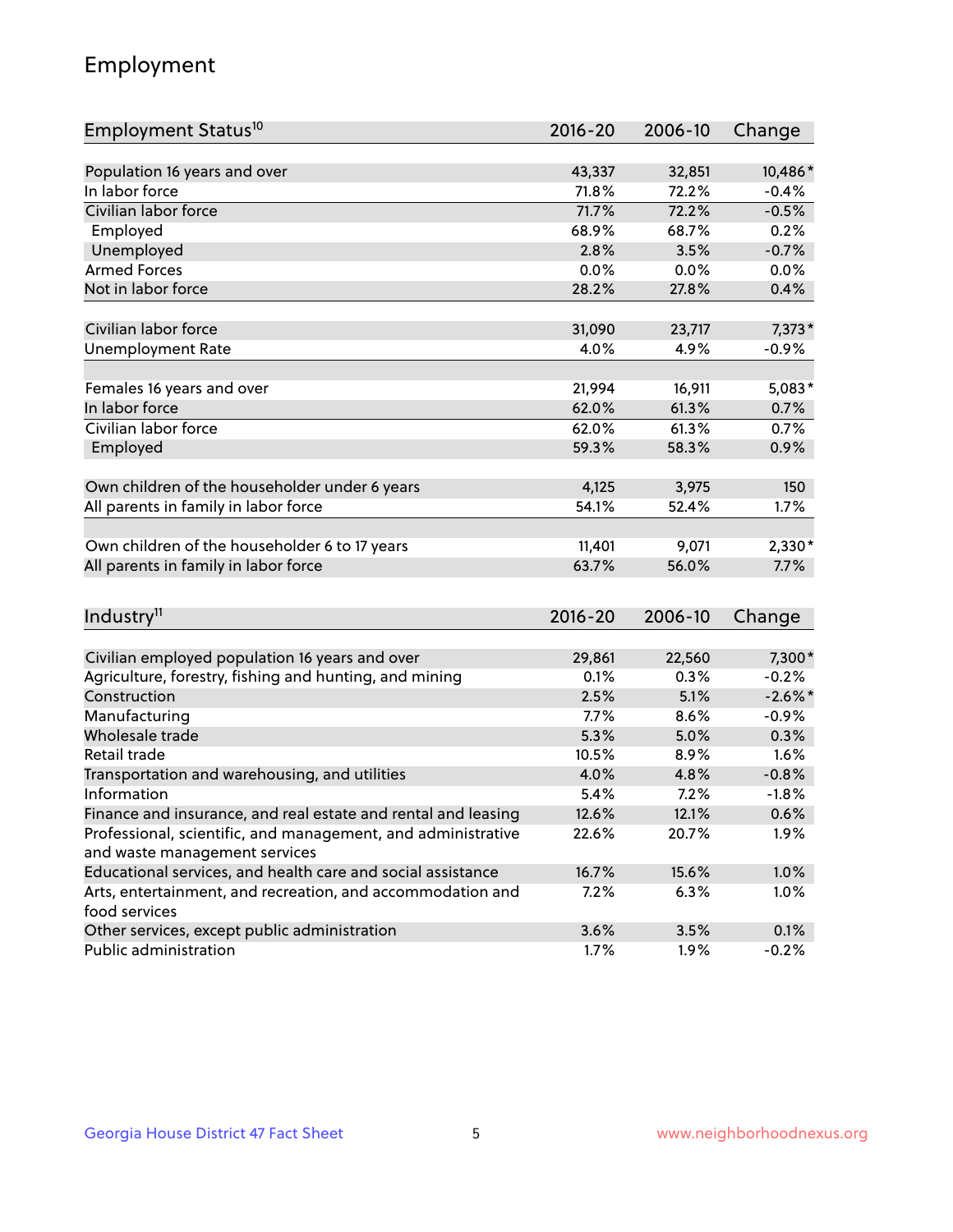## Employment, continued...

| Civilian employed population 16 years and over<br>7,300*<br>29,861<br>22,560<br>Management, business, science, and arts occupations<br>$3.3\%$ *<br>60.4%<br>57.1%<br>7.9%<br>$-0.3%$<br>Service occupations<br>8.2%<br>Sales and office occupations<br>$-4.0\%$ *<br>22.8%<br>26.8%<br>2.2%<br>4.0%<br>Natural<br>and<br>$-1.8%$<br>resources,<br>construction,<br>maintenance<br>occupations<br>$2.8\%$ *<br>Production, transportation, and material moving occupations<br>6.7%<br>3.9%<br>Class of Worker <sup>13</sup><br>$2016 - 20$<br>2006-10<br>Change<br>Civilian employed population 16 years and over<br>7,300*<br>29,861<br>22,560<br>Private wage and salary workers<br>86.5%<br>90.2%<br>3.7%<br>5.4%<br>7.1%<br>$-1.6%$<br>Government workers<br>Self-employed in own not incorporated business workers<br>$-1.9%$ *<br>4.2%<br>6.2%<br>Unpaid family workers<br>$-0.2%$<br>0.1%<br>0.3%<br>Job Flows <sup>14</sup><br>2019<br>2010<br>Change<br>Total Jobs in district<br>54,652<br>39,414<br>15,238<br>Held by residents of district<br>0.3%<br>6.2%<br>5.9%<br>Held by non-residents of district<br>$-0.3%$<br>93.8%<br>94.1%<br>Jobs by Industry Sector <sup>15</sup><br>2019<br>2010<br>Change<br>Total Jobs in district<br>54,652<br>39,414<br>15,238<br>Goods Producing sectors<br>6.6%<br>3.8%<br>2.8%<br>Trade, Transportation, and Utilities sectors<br>13.4%<br>13.0%<br>0.4%<br>All Other Services sectors<br>80.0%<br>83.2%<br>$-3.2%$<br>Total Jobs in district held by district residents<br>3,392<br>2,341<br>1,051<br><b>Goods Producing sectors</b><br>6.2%<br>4.8%<br>1.4%<br>Trade, Transportation, and Utilities sectors<br>11.6%<br>8.2%<br>3.4%<br>All Other Services sectors<br>82.2%<br>87.0%<br>$-4.9%$ | Occupation <sup>12</sup> | $2016 - 20$ | 2006-10 | Change |
|---------------------------------------------------------------------------------------------------------------------------------------------------------------------------------------------------------------------------------------------------------------------------------------------------------------------------------------------------------------------------------------------------------------------------------------------------------------------------------------------------------------------------------------------------------------------------------------------------------------------------------------------------------------------------------------------------------------------------------------------------------------------------------------------------------------------------------------------------------------------------------------------------------------------------------------------------------------------------------------------------------------------------------------------------------------------------------------------------------------------------------------------------------------------------------------------------------------------------------------------------------------------------------------------------------------------------------------------------------------------------------------------------------------------------------------------------------------------------------------------------------------------------------------------------------------------------------------------------------------------------------------------------------------------------------------------------------------------------------------------------|--------------------------|-------------|---------|--------|
|                                                                                                                                                                                                                                                                                                                                                                                                                                                                                                                                                                                                                                                                                                                                                                                                                                                                                                                                                                                                                                                                                                                                                                                                                                                                                                                                                                                                                                                                                                                                                                                                                                                                                                                                                   |                          |             |         |        |
|                                                                                                                                                                                                                                                                                                                                                                                                                                                                                                                                                                                                                                                                                                                                                                                                                                                                                                                                                                                                                                                                                                                                                                                                                                                                                                                                                                                                                                                                                                                                                                                                                                                                                                                                                   |                          |             |         |        |
|                                                                                                                                                                                                                                                                                                                                                                                                                                                                                                                                                                                                                                                                                                                                                                                                                                                                                                                                                                                                                                                                                                                                                                                                                                                                                                                                                                                                                                                                                                                                                                                                                                                                                                                                                   |                          |             |         |        |
|                                                                                                                                                                                                                                                                                                                                                                                                                                                                                                                                                                                                                                                                                                                                                                                                                                                                                                                                                                                                                                                                                                                                                                                                                                                                                                                                                                                                                                                                                                                                                                                                                                                                                                                                                   |                          |             |         |        |
|                                                                                                                                                                                                                                                                                                                                                                                                                                                                                                                                                                                                                                                                                                                                                                                                                                                                                                                                                                                                                                                                                                                                                                                                                                                                                                                                                                                                                                                                                                                                                                                                                                                                                                                                                   |                          |             |         |        |
|                                                                                                                                                                                                                                                                                                                                                                                                                                                                                                                                                                                                                                                                                                                                                                                                                                                                                                                                                                                                                                                                                                                                                                                                                                                                                                                                                                                                                                                                                                                                                                                                                                                                                                                                                   |                          |             |         |        |
|                                                                                                                                                                                                                                                                                                                                                                                                                                                                                                                                                                                                                                                                                                                                                                                                                                                                                                                                                                                                                                                                                                                                                                                                                                                                                                                                                                                                                                                                                                                                                                                                                                                                                                                                                   |                          |             |         |        |
|                                                                                                                                                                                                                                                                                                                                                                                                                                                                                                                                                                                                                                                                                                                                                                                                                                                                                                                                                                                                                                                                                                                                                                                                                                                                                                                                                                                                                                                                                                                                                                                                                                                                                                                                                   |                          |             |         |        |
|                                                                                                                                                                                                                                                                                                                                                                                                                                                                                                                                                                                                                                                                                                                                                                                                                                                                                                                                                                                                                                                                                                                                                                                                                                                                                                                                                                                                                                                                                                                                                                                                                                                                                                                                                   |                          |             |         |        |
|                                                                                                                                                                                                                                                                                                                                                                                                                                                                                                                                                                                                                                                                                                                                                                                                                                                                                                                                                                                                                                                                                                                                                                                                                                                                                                                                                                                                                                                                                                                                                                                                                                                                                                                                                   |                          |             |         |        |
|                                                                                                                                                                                                                                                                                                                                                                                                                                                                                                                                                                                                                                                                                                                                                                                                                                                                                                                                                                                                                                                                                                                                                                                                                                                                                                                                                                                                                                                                                                                                                                                                                                                                                                                                                   |                          |             |         |        |
|                                                                                                                                                                                                                                                                                                                                                                                                                                                                                                                                                                                                                                                                                                                                                                                                                                                                                                                                                                                                                                                                                                                                                                                                                                                                                                                                                                                                                                                                                                                                                                                                                                                                                                                                                   |                          |             |         |        |
|                                                                                                                                                                                                                                                                                                                                                                                                                                                                                                                                                                                                                                                                                                                                                                                                                                                                                                                                                                                                                                                                                                                                                                                                                                                                                                                                                                                                                                                                                                                                                                                                                                                                                                                                                   |                          |             |         |        |
|                                                                                                                                                                                                                                                                                                                                                                                                                                                                                                                                                                                                                                                                                                                                                                                                                                                                                                                                                                                                                                                                                                                                                                                                                                                                                                                                                                                                                                                                                                                                                                                                                                                                                                                                                   |                          |             |         |        |
|                                                                                                                                                                                                                                                                                                                                                                                                                                                                                                                                                                                                                                                                                                                                                                                                                                                                                                                                                                                                                                                                                                                                                                                                                                                                                                                                                                                                                                                                                                                                                                                                                                                                                                                                                   |                          |             |         |        |
|                                                                                                                                                                                                                                                                                                                                                                                                                                                                                                                                                                                                                                                                                                                                                                                                                                                                                                                                                                                                                                                                                                                                                                                                                                                                                                                                                                                                                                                                                                                                                                                                                                                                                                                                                   |                          |             |         |        |
|                                                                                                                                                                                                                                                                                                                                                                                                                                                                                                                                                                                                                                                                                                                                                                                                                                                                                                                                                                                                                                                                                                                                                                                                                                                                                                                                                                                                                                                                                                                                                                                                                                                                                                                                                   |                          |             |         |        |
|                                                                                                                                                                                                                                                                                                                                                                                                                                                                                                                                                                                                                                                                                                                                                                                                                                                                                                                                                                                                                                                                                                                                                                                                                                                                                                                                                                                                                                                                                                                                                                                                                                                                                                                                                   |                          |             |         |        |
|                                                                                                                                                                                                                                                                                                                                                                                                                                                                                                                                                                                                                                                                                                                                                                                                                                                                                                                                                                                                                                                                                                                                                                                                                                                                                                                                                                                                                                                                                                                                                                                                                                                                                                                                                   |                          |             |         |        |
|                                                                                                                                                                                                                                                                                                                                                                                                                                                                                                                                                                                                                                                                                                                                                                                                                                                                                                                                                                                                                                                                                                                                                                                                                                                                                                                                                                                                                                                                                                                                                                                                                                                                                                                                                   |                          |             |         |        |
|                                                                                                                                                                                                                                                                                                                                                                                                                                                                                                                                                                                                                                                                                                                                                                                                                                                                                                                                                                                                                                                                                                                                                                                                                                                                                                                                                                                                                                                                                                                                                                                                                                                                                                                                                   |                          |             |         |        |
|                                                                                                                                                                                                                                                                                                                                                                                                                                                                                                                                                                                                                                                                                                                                                                                                                                                                                                                                                                                                                                                                                                                                                                                                                                                                                                                                                                                                                                                                                                                                                                                                                                                                                                                                                   |                          |             |         |        |
|                                                                                                                                                                                                                                                                                                                                                                                                                                                                                                                                                                                                                                                                                                                                                                                                                                                                                                                                                                                                                                                                                                                                                                                                                                                                                                                                                                                                                                                                                                                                                                                                                                                                                                                                                   |                          |             |         |        |
|                                                                                                                                                                                                                                                                                                                                                                                                                                                                                                                                                                                                                                                                                                                                                                                                                                                                                                                                                                                                                                                                                                                                                                                                                                                                                                                                                                                                                                                                                                                                                                                                                                                                                                                                                   |                          |             |         |        |
|                                                                                                                                                                                                                                                                                                                                                                                                                                                                                                                                                                                                                                                                                                                                                                                                                                                                                                                                                                                                                                                                                                                                                                                                                                                                                                                                                                                                                                                                                                                                                                                                                                                                                                                                                   |                          |             |         |        |
|                                                                                                                                                                                                                                                                                                                                                                                                                                                                                                                                                                                                                                                                                                                                                                                                                                                                                                                                                                                                                                                                                                                                                                                                                                                                                                                                                                                                                                                                                                                                                                                                                                                                                                                                                   |                          |             |         |        |
|                                                                                                                                                                                                                                                                                                                                                                                                                                                                                                                                                                                                                                                                                                                                                                                                                                                                                                                                                                                                                                                                                                                                                                                                                                                                                                                                                                                                                                                                                                                                                                                                                                                                                                                                                   |                          |             |         |        |
|                                                                                                                                                                                                                                                                                                                                                                                                                                                                                                                                                                                                                                                                                                                                                                                                                                                                                                                                                                                                                                                                                                                                                                                                                                                                                                                                                                                                                                                                                                                                                                                                                                                                                                                                                   |                          |             |         |        |
|                                                                                                                                                                                                                                                                                                                                                                                                                                                                                                                                                                                                                                                                                                                                                                                                                                                                                                                                                                                                                                                                                                                                                                                                                                                                                                                                                                                                                                                                                                                                                                                                                                                                                                                                                   |                          |             |         |        |
|                                                                                                                                                                                                                                                                                                                                                                                                                                                                                                                                                                                                                                                                                                                                                                                                                                                                                                                                                                                                                                                                                                                                                                                                                                                                                                                                                                                                                                                                                                                                                                                                                                                                                                                                                   |                          |             |         |        |
| Jobs by Earnings <sup>16</sup><br>2019<br>2010<br>Change                                                                                                                                                                                                                                                                                                                                                                                                                                                                                                                                                                                                                                                                                                                                                                                                                                                                                                                                                                                                                                                                                                                                                                                                                                                                                                                                                                                                                                                                                                                                                                                                                                                                                          |                          |             |         |        |
|                                                                                                                                                                                                                                                                                                                                                                                                                                                                                                                                                                                                                                                                                                                                                                                                                                                                                                                                                                                                                                                                                                                                                                                                                                                                                                                                                                                                                                                                                                                                                                                                                                                                                                                                                   |                          |             |         |        |
| Total Jobs in district<br>54,652<br>39,414<br>15,238                                                                                                                                                                                                                                                                                                                                                                                                                                                                                                                                                                                                                                                                                                                                                                                                                                                                                                                                                                                                                                                                                                                                                                                                                                                                                                                                                                                                                                                                                                                                                                                                                                                                                              |                          |             |         |        |
| Jobs with earnings \$1250/month or less<br>13.4%<br>16.9%<br>$-3.6%$                                                                                                                                                                                                                                                                                                                                                                                                                                                                                                                                                                                                                                                                                                                                                                                                                                                                                                                                                                                                                                                                                                                                                                                                                                                                                                                                                                                                                                                                                                                                                                                                                                                                              |                          |             |         |        |
| Jobs with earnings \$1251/month to \$3333/month<br>17.5%<br>25.6%<br>$-8.1%$                                                                                                                                                                                                                                                                                                                                                                                                                                                                                                                                                                                                                                                                                                                                                                                                                                                                                                                                                                                                                                                                                                                                                                                                                                                                                                                                                                                                                                                                                                                                                                                                                                                                      |                          |             |         |        |
| Jobs with earnings greater than \$3333/month<br>69.1%<br>11.7%<br>57.5%                                                                                                                                                                                                                                                                                                                                                                                                                                                                                                                                                                                                                                                                                                                                                                                                                                                                                                                                                                                                                                                                                                                                                                                                                                                                                                                                                                                                                                                                                                                                                                                                                                                                           |                          |             |         |        |
| Total Jobs in district held by district residents<br>3,392<br>2,341<br>1,051                                                                                                                                                                                                                                                                                                                                                                                                                                                                                                                                                                                                                                                                                                                                                                                                                                                                                                                                                                                                                                                                                                                                                                                                                                                                                                                                                                                                                                                                                                                                                                                                                                                                      |                          |             |         |        |
| Jobs with earnings \$1250/month or less<br>20.9%<br>$-4.6%$<br>16.3%                                                                                                                                                                                                                                                                                                                                                                                                                                                                                                                                                                                                                                                                                                                                                                                                                                                                                                                                                                                                                                                                                                                                                                                                                                                                                                                                                                                                                                                                                                                                                                                                                                                                              |                          |             |         |        |
| Jobs with earnings \$1251/month to \$3333/month<br>14.2%<br>19.6%<br>$-5.4%$                                                                                                                                                                                                                                                                                                                                                                                                                                                                                                                                                                                                                                                                                                                                                                                                                                                                                                                                                                                                                                                                                                                                                                                                                                                                                                                                                                                                                                                                                                                                                                                                                                                                      |                          |             |         |        |
| Jobs with earnings greater than \$3333/month<br>69.5%<br>10.0%<br>59.5%                                                                                                                                                                                                                                                                                                                                                                                                                                                                                                                                                                                                                                                                                                                                                                                                                                                                                                                                                                                                                                                                                                                                                                                                                                                                                                                                                                                                                                                                                                                                                                                                                                                                           |                          |             |         |        |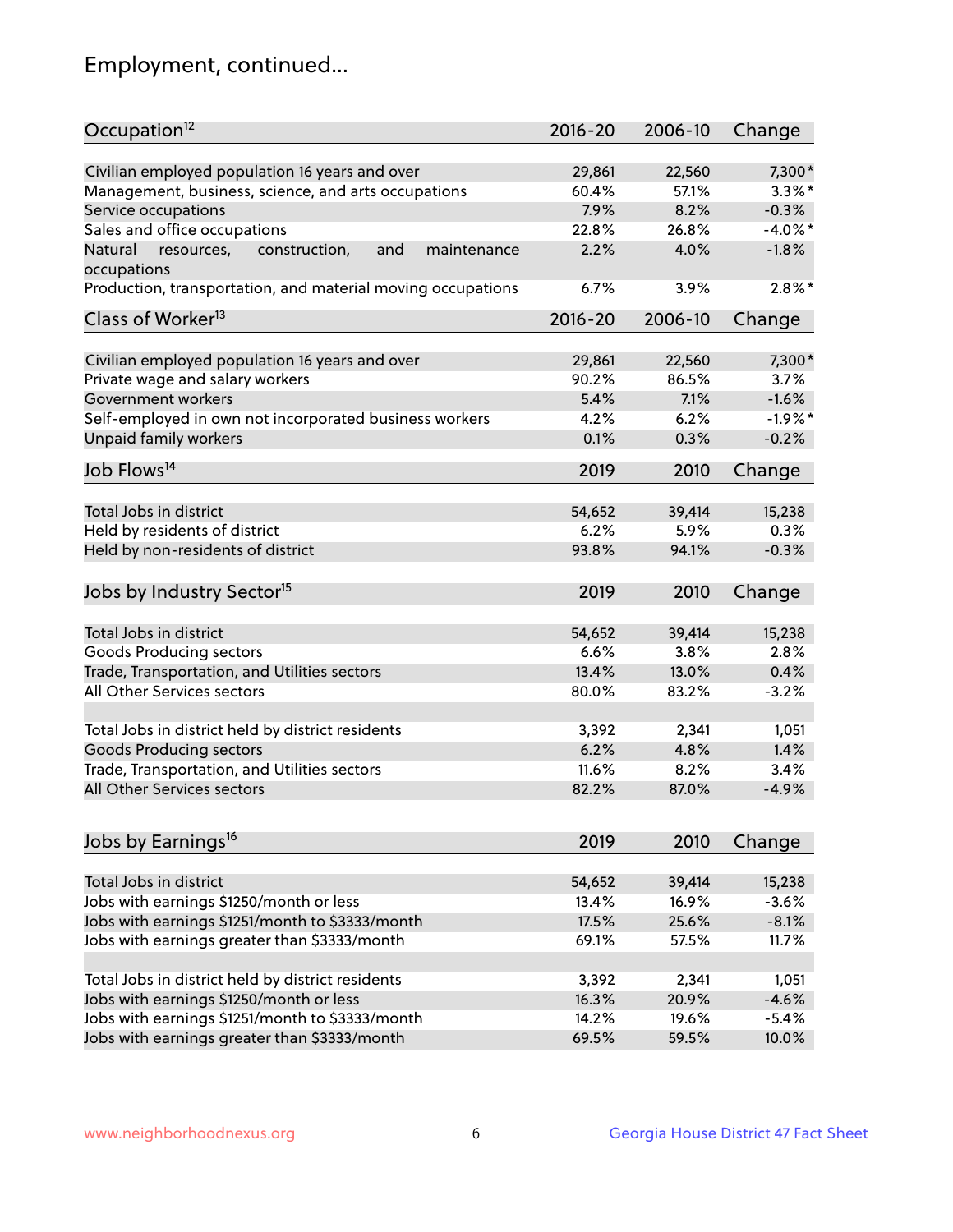## Employment, continued...

| Jobs by Age of Worker <sup>17</sup>               | 2019   | 2010   | Change  |
|---------------------------------------------------|--------|--------|---------|
|                                                   |        |        |         |
| Total Jobs in district                            | 54,652 | 39,414 | 15,238  |
| Jobs with workers age 29 or younger               | 17.5%  | 19.6%  | $-2.1%$ |
| Jobs with workers age 30 to 54                    | 62.3%  | 67.5%  | $-5.2%$ |
| Jobs with workers age 55 or older                 | 20.2%  | 12.9%  | 7.3%    |
|                                                   |        |        |         |
| Total Jobs in district held by district residents | 3,392  | 2,341  | 1,051   |
| Jobs with workers age 29 or younger               | 19.0%  | 19.6%  | $-0.7%$ |
| Jobs with workers age 30 to 54                    | 59.5%  | 66.8%  | $-7.3%$ |
| Jobs with workers age 55 or older                 | 21.5%  | 13.6%  | 7.9%    |
|                                                   |        |        |         |

#### Education

| School Enrollment <sup>18</sup>                | $2016 - 20$ | 2006-10 | Change     |
|------------------------------------------------|-------------|---------|------------|
|                                                |             |         |            |
| Population 3 years and over enrolled in school | 15,513      | 12,942  | $2,572*$   |
| Nursery school, preschool                      | 5.9%        | 10.5%   | $-4.6\%$ * |
| Kindergarten                                   | 5.7%        | 6.0%    | $-0.2%$    |
| Elementary school (grades 1-8)                 | 46.9%       | 45.7%   | 1.1%       |
| High school (grades 9-12)                      | 26.1%       | 24.6%   | 1.4%       |
| College or graduate school                     | 15.5%       | 13.2%   | $2.3\%$    |
| Educational Attainment <sup>19</sup>           | $2016 - 20$ | 2006-10 | Change     |
|                                                |             |         |            |
| Population 25 years and over                   | 38,727      | 28,960  | $9,767*$   |
| Less than 9th grade                            | 2.4%        | 1.5%    | $0.9\%$    |
| 9th to 12th grade, no diploma                  | 1.5%        | 2.2%    | $-0.7%$    |
| High school graduate (includes equivalency)    | 8.6%        | 13.0%   | $-4.4\%$ * |
| Some college, no degree                        | 13.4%       | 15.0%   | $-1.6%$    |
| Associate's degree                             | 4.6%        | 5.7%    | $-1.1\%$   |
| Bachelor's degree                              | 40.6%       | 41.7%   | $-1.1%$    |
| Graduate or professional degree                | 29.0%       | 21.0%   | $8.0\%$ *  |
|                                                |             |         |            |
| Percent high school graduate or higher         | 96.1%       | 96.3%   | $-0.2%$    |
| Percent bachelor's degree or higher            | 69.6%       | 62.6%   | $6.9\%$    |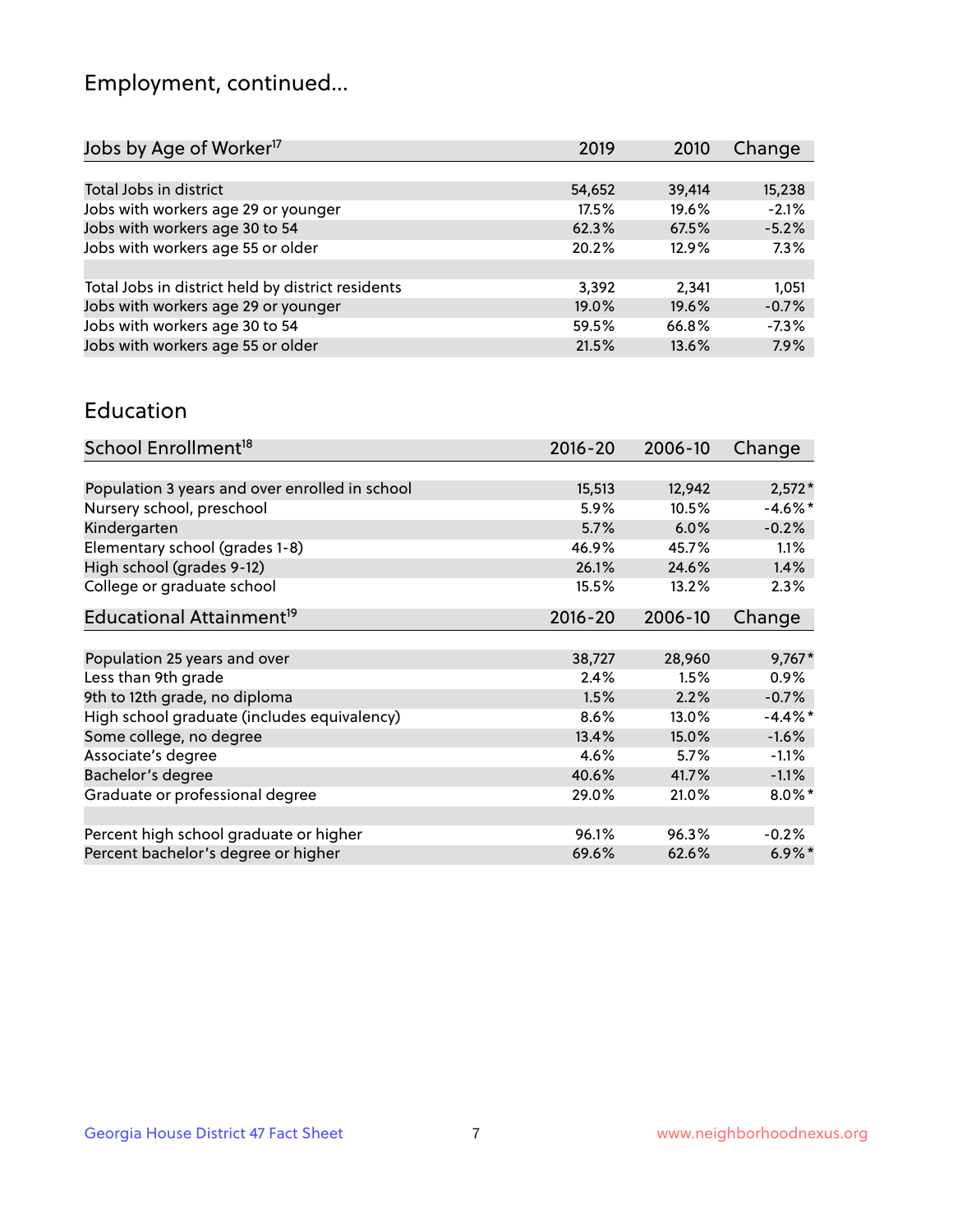## Housing

| Households by Type <sup>20</sup>                     | 2016-20     | 2006-10 | Change     |
|------------------------------------------------------|-------------|---------|------------|
|                                                      |             |         |            |
| <b>Total households</b>                              | 20,920      | 16,237  | 4,683*     |
| Family households (families)                         | 75.4%       | 75.3%   | 0.0%       |
| With own children under 18 years                     | 42.3%       | 42.7%   | $-0.4%$    |
| Married-couple family                                | 65.9%       | 64.7%   | 1.2%       |
| With own children of the householder under 18 years  | 36.1%       | 35.9%   | 0.1%       |
| Male householder, no wife present, family            | 2.3%        | 3.5%    | $-1.2%$    |
| With own children of the householder under 18 years  | 1.1%        | 1.9%    | $-0.8%$    |
| Female householder, no husband present, family       | 7.1%        | 7.1%    | $-0.0%$    |
| With own children of the householder under 18 years  | 5.1%        | 4.8%    | 0.3%       |
| Nonfamily households                                 | 24.6%       | 24.7%   | $-0.0%$    |
| Householder living alone                             | 21.4%       | 21.3%   | 0.1%       |
| 65 years and over                                    | 4.3%        | 3.8%    | 0.5%       |
|                                                      |             |         |            |
| Households with one or more people under 18 years    | 42.9%       | 44.1%   | $-1.2%$    |
| Households with one or more people 65 years and over | 18.0%       | 12.4%   | $5.6\%$ *  |
|                                                      |             |         |            |
| Average household size                               | 2.73        | 2.75    | $-0.02$    |
| Average family size                                  | 3.20        | 3.23    | $-0.02$    |
|                                                      |             |         |            |
| Housing Occupancy <sup>21</sup>                      | $2016 - 20$ | 2006-10 | Change     |
|                                                      |             |         |            |
| Total housing units                                  | 21,810      | 17,942  | 3,868*     |
| Occupied housing units                               | 95.9%       | 90.5%   | $5.4\%$ *  |
| Vacant housing units                                 | 4.1%        | 9.5%    | $-5.4\%$ * |
|                                                      |             |         |            |
| Homeowner vacancy rate                               | 0.9         | 4.2     | $-3.4*$    |
| Rental vacancy rate                                  | 6.8         | 15.8    | $-9.0$     |
|                                                      |             |         |            |
|                                                      |             |         |            |
| Units in Structure <sup>22</sup>                     | $2016 - 20$ | 2006-10 | Change     |
| Total housing units                                  | 21,810      | 17,942  | 3,868*     |
| 1-unit, detached                                     | 64.4%       | 65.3%   | $-1.0%$    |
|                                                      | 14.0%       | 11.7%   | $2.3\%$ *  |
| 1-unit, attached<br>2 units                          | 0.2%        | 0.1%    | 0.1%       |
| 3 or 4 units                                         | 2.3%        |         | $1.6\%$ *  |
|                                                      |             | 0.7%    |            |
| 5 to 9 units                                         | 3.7%        | 2.4%    | 1.3%       |
| 10 to 19 units                                       | 8.4%        | 10.6%   | $-2.3%$    |
| 20 or more units                                     | 6.4%        | 8.7%    | $-2.3%$    |
| Mobile home                                          | 0.6%        | 0.4%    | 0.2%       |
| Boat, RV, van, etc.                                  | 0.0%        | 0.0%    | 0.0%       |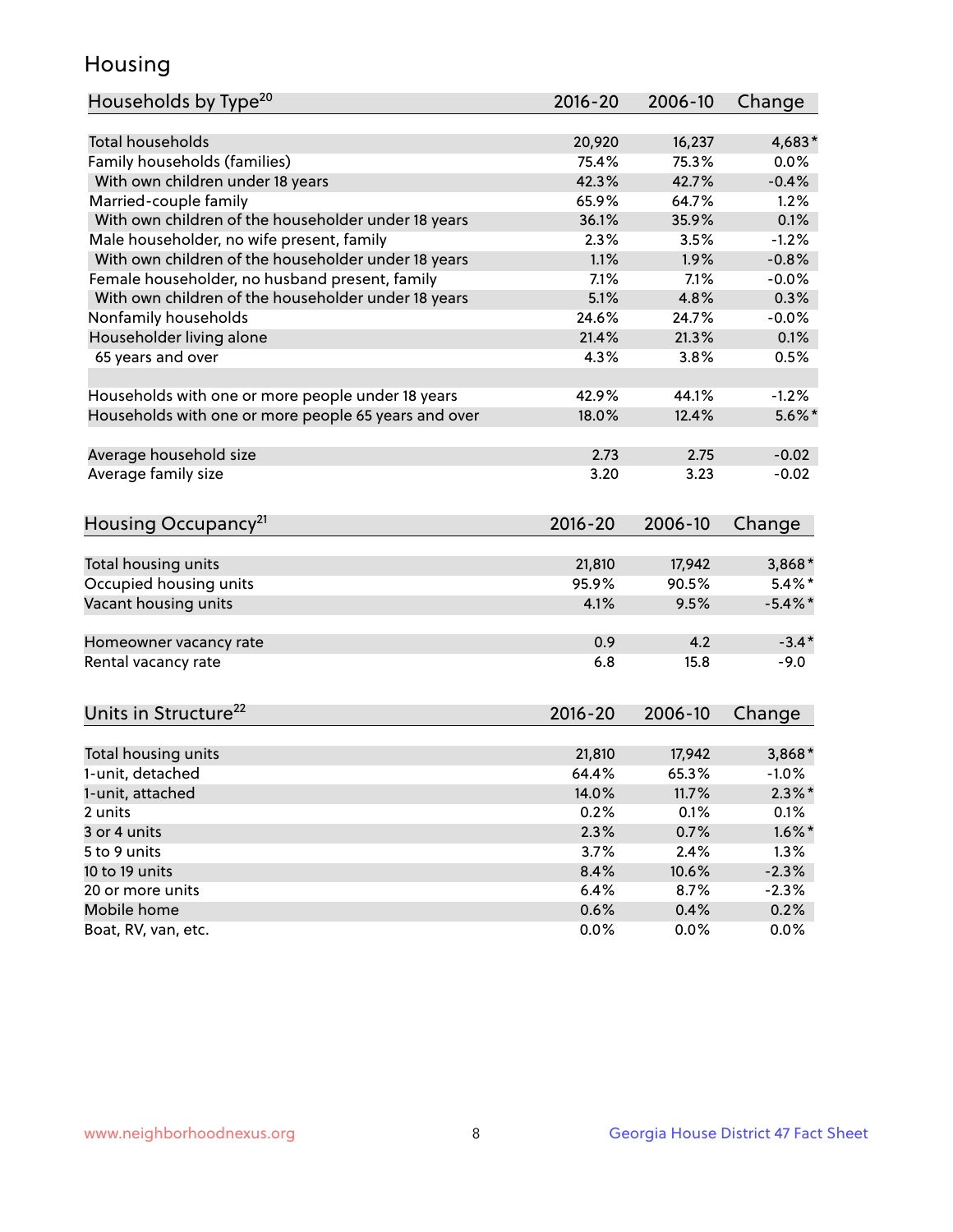## Housing, Continued...

| Year Structure Built <sup>23</sup>             | 2016-20     | 2006-10 | Change     |
|------------------------------------------------|-------------|---------|------------|
| Total housing units                            | 21,810      | 17,942  | 3,868*     |
| Built 2014 or later                            | 10.4%       | (X)     | (X)        |
| Built 2010 to 2013                             | 3.0%        | (X)     | (X)        |
| Built 2000 to 2009                             | 28.4%       | 33.0%   | $-4.6\%$ * |
| Built 1990 to 1999                             | 38.1%       | 45.0%   | $-6.9\%$ * |
| Built 1980 to 1989                             | 12.2%       | 12.5%   | $-0.3%$    |
| Built 1970 to 1979                             | 5.3%        | 4.8%    | 0.5%       |
| Built 1960 to 1969                             | 1.1%        | 2.1%    | $-1.0%$    |
| Built 1950 to 1959                             | 0.5%        | 0.8%    | $-0.3%$    |
| Built 1940 to 1949                             | 0.2%        | 0.7%    | $-0.5%$    |
| Built 1939 or earlier                          | 0.8%        | 1.1%    | $-0.3%$    |
| Housing Tenure <sup>24</sup>                   | $2016 - 20$ | 2006-10 | Change     |
| Occupied housing units                         | 20,920      | 16,237  | 4,683*     |
| Owner-occupied                                 | 74.5%       | 74.5%   | $-0.0%$    |
| Renter-occupied                                | 25.5%       | 25.5%   | 0.0%       |
| Average household size of owner-occupied unit  | 2.93        | 2.94    | $-0.02$    |
| Average household size of renter-occupied unit | 2.16        | 2.17    | $-0.02$    |
| Residence 1 Year Ago <sup>25</sup>             | $2016 - 20$ | 2006-10 | Change     |
| Population 1 year and over                     | 56,762      | 44,130  | 12,632*    |
| Same house                                     | 87.6%       | 83.7%   | $3.9\%$ *  |
| Different house in the U.S.                    | 10.6%       | 14.9%   | $-4.4\%$ * |
| Same county                                    | 3.9%        | 5.7%    | $-1.8%$    |
| Different county                               | 6.7%        | 9.3%    | $-2.6\%$ * |
| Same state                                     | 3.5%        | 2.5%    | 1.0%       |
| Different state                                | 3.2%        | 6.8%    | $-3.6\%$ * |
| Abroad                                         | 1.8%        | 1.3%    | 0.5%       |
| Value of Housing Unit <sup>26</sup>            | $2016 - 20$ | 2006-10 | Change     |
| Owner-occupied units                           | 15,590      | 12,103  | $3,487*$   |
| Less than \$50,000                             | 1.1%        | 0.8%    | 0.3%       |
| \$50,000 to \$99,999                           | 1.4%        | 0.4%    | 1.0%       |
| \$100,000 to \$149,999                         | 1.5%        | 4.7%    | $-3.1\%$ * |
| \$150,000 to \$199,999                         | 5.2%        | 11.9%   | $-6.8\%$ * |
| \$200,000 to \$299,999                         | 19.4%       | 20.7%   | $-1.3%$    |
| \$300,000 to \$499,999                         | 24.0%       | 26.5%   | $-2.5%$    |
| \$500,000 to \$999,999                         | 38.8%       | 29.7%   | $9.2\%$ *  |
| \$1,000,000 or more                            | 8.7%        | 5.4%    | $3.3\%*$   |
| Median (dollars)                               | 478,445     | 384,982 | 93,463*    |
| Mortgage Status <sup>27</sup>                  | $2016 - 20$ | 2006-10 | Change     |
| Owner-occupied units                           | 15,590      | 12,103  | $3,487*$   |
| Housing units with a mortgage                  | 78.9%       | 84.7%   | $-5.8\%$ * |
| Housing units without a mortgage               | 21.1%       | 15.3%   | $5.8\%$ *  |
|                                                |             |         |            |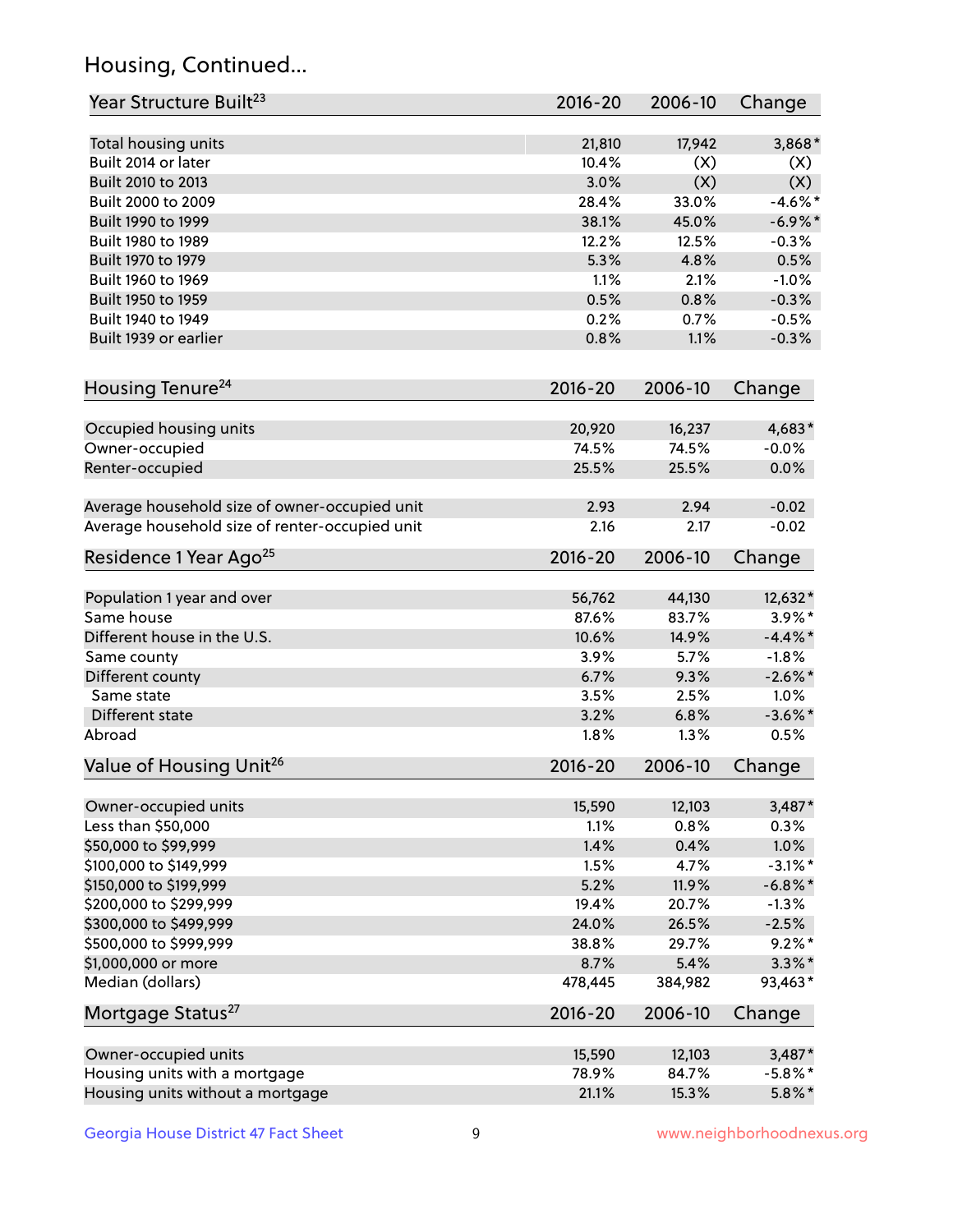## Housing, Continued...

| Selected Monthly Owner Costs <sup>28</sup>                                            | $2016 - 20$ | 2006-10 | Change     |
|---------------------------------------------------------------------------------------|-------------|---------|------------|
| Housing units with a mortgage                                                         | 12,305      | 10,253  | $2,052*$   |
| Less than \$300                                                                       | 0.0%        | 0.0%    | 0.0%       |
| \$300 to \$499                                                                        | 0.0%        | 0.1%    | $-0.1%$    |
| \$500 to \$999                                                                        | 3.3%        | 4.4%    | $-1.1%$    |
| \$1,000 to \$1,499                                                                    | 11.8%       | 15.8%   | $-4.1%$ *  |
| \$1,500 to \$1,999                                                                    | 18.0%       | 18.8%   | $-0.8%$    |
| \$2,000 to \$2,999                                                                    | 33.2%       | 28.7%   | 4.5%*      |
| \$3,000 or more                                                                       | 33.7%       | 32.1%   | 1.6%       |
| Median (dollars)                                                                      | 2,459       | 2,373   | 86         |
| Housing units without a mortgage                                                      | 3,286       | 1,851   | $1,435*$   |
| Less than \$150                                                                       | 1.0%        | 0.1%    | 0.9%       |
| \$150 to \$249                                                                        | 5.4%        | 3.9%    | 1.5%       |
| \$250 to \$349                                                                        | 3.8%        | 8.4%    | $-4.6%$    |
| \$350 to \$499                                                                        | 14.8%       | 22.2%   | $-7.4%$    |
| \$500 to \$699                                                                        | 19.7%       | 27.8%   | $-8.1%$    |
| \$700 or more                                                                         | 55.4%       | 37.7%   | 17.7%*     |
| Median (dollars)                                                                      | 757         | 606     | $151*$     |
| Selected Monthly Owner Costs as a Percentage of<br>Household Income <sup>29</sup>     | $2016 - 20$ | 2006-10 | Change     |
| Housing units with a mortgage (excluding units where<br>SMOCAPI cannot be computed)   | 12,283      | 10,227  | 2,056*     |
| Less than 20.0 percent                                                                | 57.3%       | 42.1%   | 15.3%*     |
| 20.0 to 24.9 percent                                                                  | 15.6%       | 16.9%   | $-1.2%$    |
| 25.0 to 29.9 percent                                                                  | 9.1%        | 12.1%   | $-2.9\%$ * |
| 30.0 to 34.9 percent                                                                  | 5.4%        | 8.4%    | $-3.0\%$ * |
| 35.0 percent or more                                                                  | 12.6%       | 20.6%   | $-8.1\%$ * |
| Not computed                                                                          | 22          | 25      | $-4$       |
| Housing unit without a mortgage (excluding units where<br>SMOCAPI cannot be computed) | 3,206       | 1,809   | 1,397*     |
| Less than 10.0 percent                                                                | 67.9%       | 47.1%   | 20.8%      |
| 10.0 to 14.9 percent                                                                  | 12.0%       | 21.0%   | $-8.9%$    |
| 15.0 to 19.9 percent                                                                  | 5.3%        | 11.4%   | $-6.1%$    |
| 20.0 to 24.9 percent                                                                  | 4.4%        | 7.5%    | $-3.1%$    |
| 25.0 to 29.9 percent                                                                  | 1.0%        | 1.1%    | $-0.1%$    |
| 30.0 to 34.9 percent                                                                  | 1.8%        | 2.7%    | $-0.9%$    |
| 35.0 percent or more                                                                  | 7.6%        | 9.3%    | $-1.6%$    |
| Not computed                                                                          | 80          | 42      | 38         |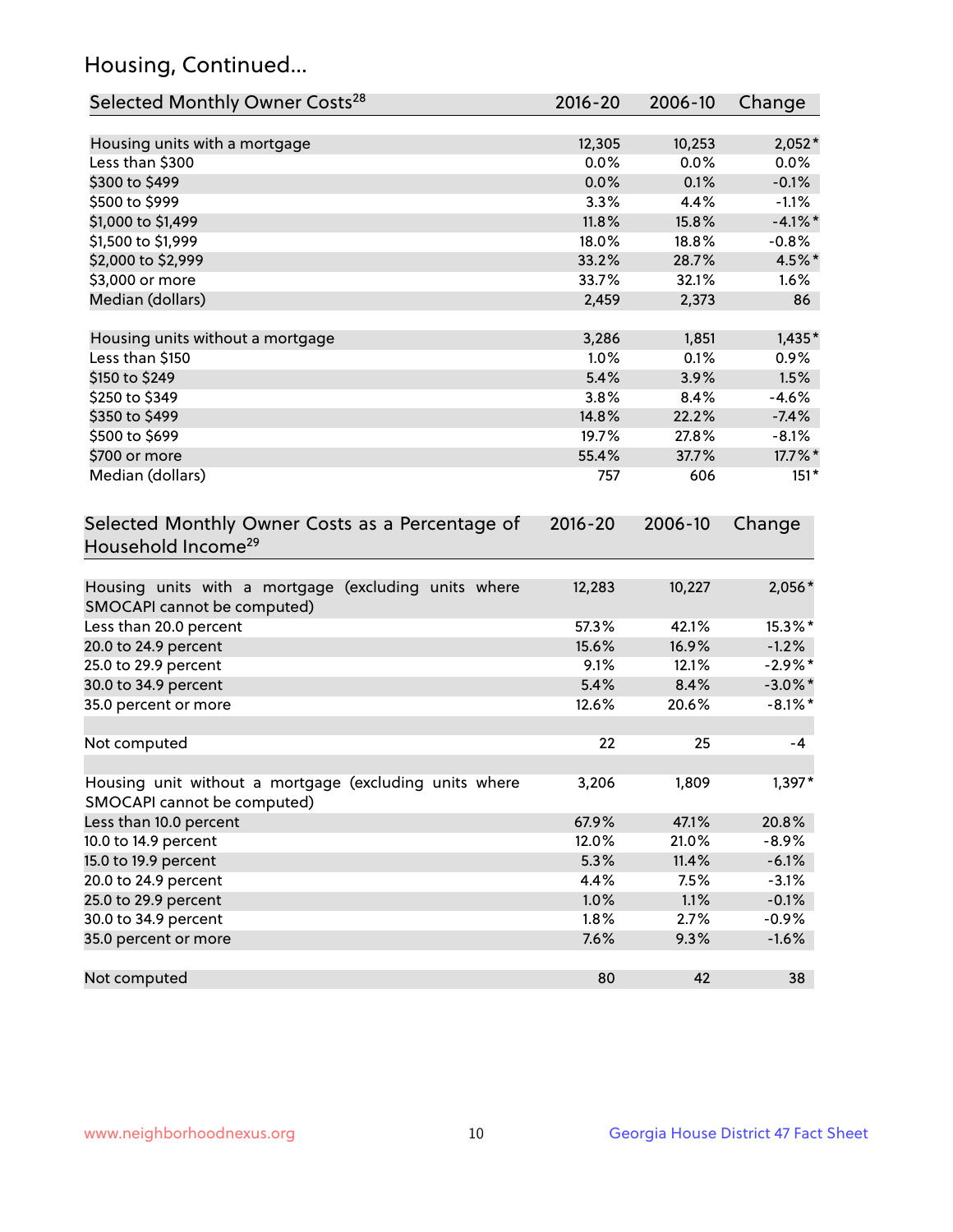## Housing, Continued...

| Gross Rent <sup>30</sup>   | 2016-20 | 2006-10 | Change      |
|----------------------------|---------|---------|-------------|
|                            |         |         |             |
| Occupied units paying rent | 5,173   | 4,030   | $1,142*$    |
| Less than \$200            | $0.0\%$ | $0.0\%$ | 0.0%        |
| \$200 to \$499             | 0.2%    | 0.7%    | $-0.6%$     |
| \$500 to \$749             | 0.1%    | 3.7%    | $-3.6%$     |
| \$750 to \$999             | 4.0%    | 35.9%   | $-31.8\%$ * |
| \$1,000 to \$1,499         | 63.3%   | 50.4%   | 12.9%*      |
| \$1,500 to \$1,999         | 19.9%   | 7.0%    | 12.9%*      |
| \$2,000 or more            | 12.5%   | 2.2%    | 10.2%*      |
| Median (dollars)           | 1,393   | 1,314   | 79*         |
|                            |         |         |             |
| No rent paid               | 157     | 103     | 54          |

| Gross Rent as a Percentage of Household Income <sup>31</sup>                   | $2016 - 20$ | 2006-10 | Change      |
|--------------------------------------------------------------------------------|-------------|---------|-------------|
|                                                                                |             |         |             |
| Occupied units paying rent (excluding units where GRAPI<br>cannot be computed) | 5,173       | 3,974   | $1,199*$    |
| Less than 15.0 percent                                                         | 10.5%       | 24.9%   | $-14.4\%$ * |
| 15.0 to 19.9 percent                                                           | 20.5%       | 12.9%   | $7.6\%$ *   |
| 20.0 to 24.9 percent                                                           | 21.4%       | 21.1%   | 0.3%        |
| 25.0 to 29.9 percent                                                           | 9.6%        | 8.3%    | 1.3%        |
| 30.0 to 34.9 percent                                                           | 8.4%        | $7.6\%$ | 0.8%        |
| 35.0 percent or more                                                           | 29.5%       | 25.1%   | 4.4%        |
|                                                                                |             |         |             |
| Not computed                                                                   | 157         | 160     | -3          |

## Transportation

| Commuting to Work <sup>32</sup>           | 2016-20 | 2006-10 | Change     |
|-------------------------------------------|---------|---------|------------|
|                                           |         |         |            |
| Workers 16 years and over                 | 29,314  | 22,197  | $7,117*$   |
| Car, truck, or van - drove alone          | 75.0%   | 79.6%   | $-4.6\%$ * |
| Car, truck, or van - carpooled            | 4.2%    | 5.4%    | $-1.2%$    |
| Public transportation (excluding taxicab) | 1.2%    | 0.7%    | 0.5%       |
| Walked                                    | 0.3%    | 1.4%    | $-1.0%$    |
| Other means                               | $1.2\%$ | $0.9\%$ | 0.3%       |
| Worked at home                            | 18.1%   | 12.0%   | $6.0\%$ *  |
|                                           |         |         |            |
| Mean travel time to work (minutes)        | 29.7    | 28.5    | $1.2\,$    |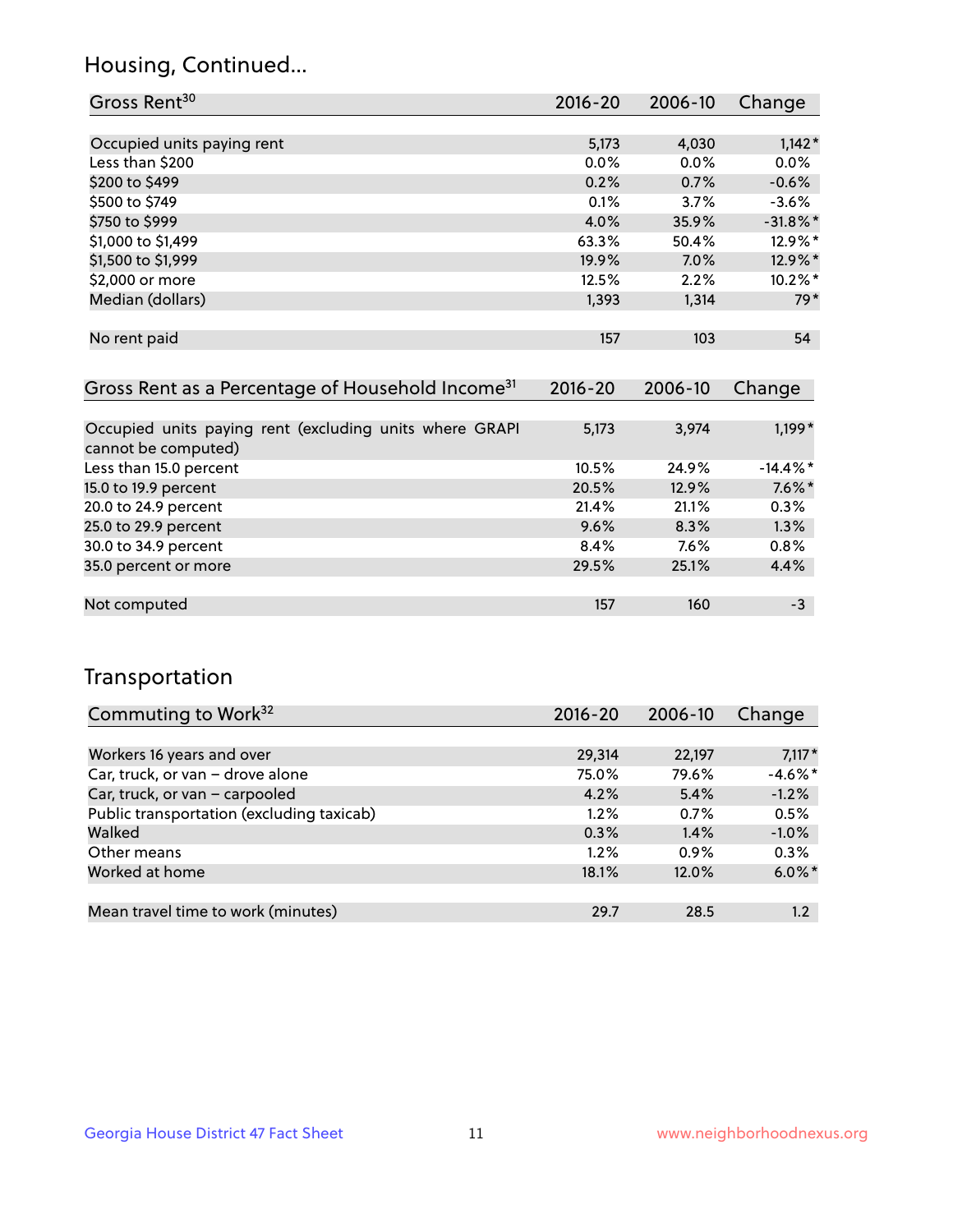## Transportation, Continued...

| Vehicles Available <sup>33</sup> | $2016 - 20$ | 2006-10 | Change    |
|----------------------------------|-------------|---------|-----------|
|                                  |             |         |           |
| Occupied housing units           | 20,920      | 16,237  | $4,683*$  |
| No vehicles available            | 2.6%        | $1.6\%$ | 1.0%      |
| 1 vehicle available              | 27.9%       | 29.6%   | $-1.8%$   |
| 2 vehicles available             | 38.4%       | 46.3%   | $-7.9%$ * |
| 3 or more vehicles available     | 31.1%       | 22.4%   | $8.7\%$ * |

#### Health

| Health Insurance coverage <sup>34</sup>                 | 2016-20 |
|---------------------------------------------------------|---------|
|                                                         |         |
| Civilian Noninstitutionalized Population                | 57,169  |
| With health insurance coverage                          | 94.0%   |
| With private health insurance coverage                  | 87.3%   |
| With public health coverage                             | 13.5%   |
| No health insurance coverage                            | 6.0%    |
| Civilian Noninstitutionalized Population Under 19 years | 16,315  |
| No health insurance coverage                            | 2.3%    |
| Civilian Noninstitutionalized Population 19 to 64 years | 35,693  |
| In labor force:                                         | 28,904  |
| Employed:                                               | 27,730  |
| With health insurance coverage                          | 92.5%   |
| With private health insurance coverage                  | 92.1%   |
| With public coverage                                    | 1.7%    |
| No health insurance coverage                            | 7.5%    |
| Unemployed:                                             | 1,174   |
| With health insurance coverage                          | 74.1%   |
| With private health insurance coverage                  | 74.1%   |
| With public coverage                                    | $0.0\%$ |
| No health insurance coverage                            | 25.9%   |
| Not in labor force:                                     | 6,789   |
| With health insurance coverage                          | 93.0%   |
| With private health insurance coverage                  | 89.1%   |
| With public coverage                                    | 8.4%    |
| No health insurance coverage                            | $7.0\%$ |